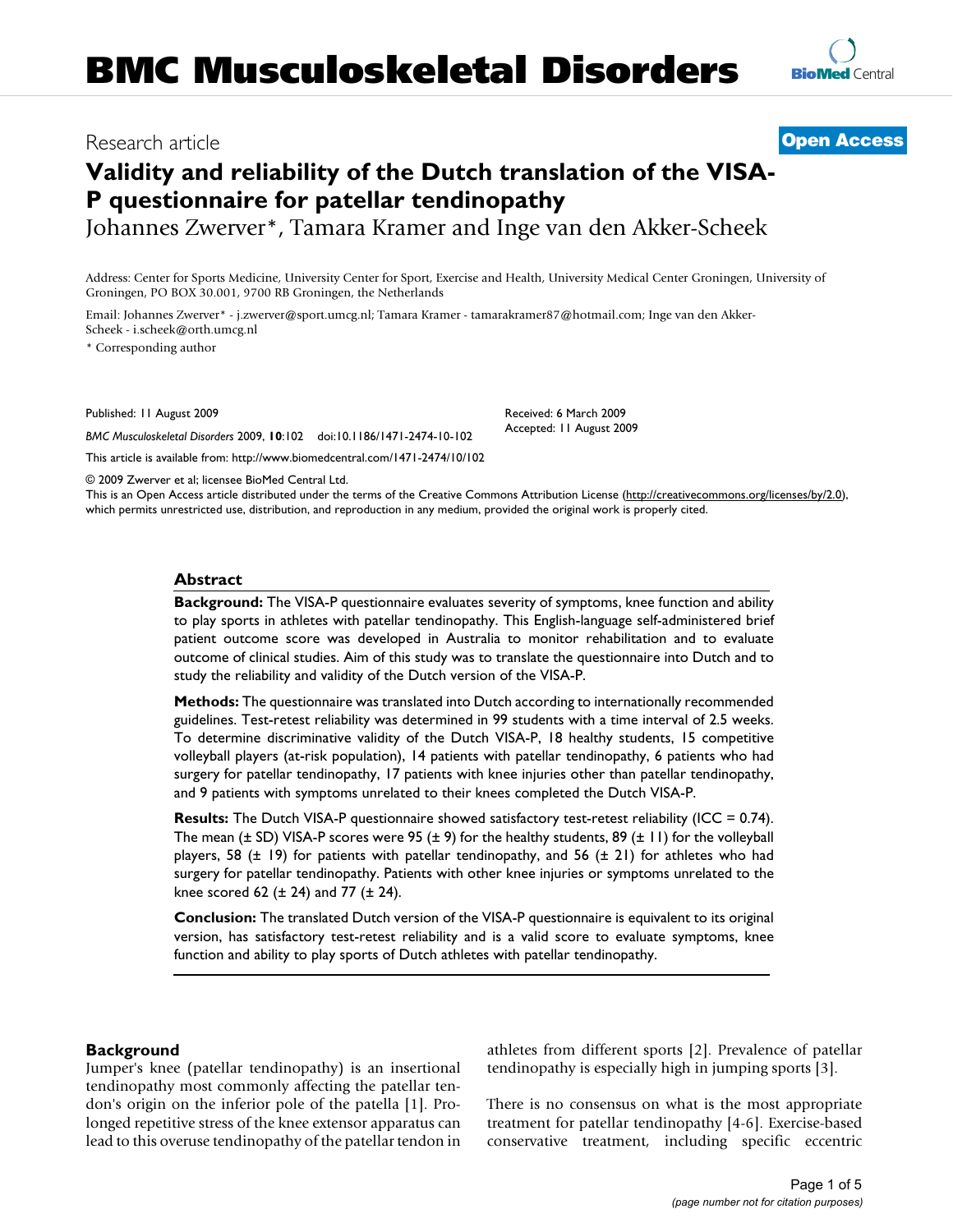strengthening exercises, is considered to be useful in a rehabilitation program for patients with patellar tendinopathy [\[7\]](#page-4-5). However, further research is necessary to determine the most effective treatment strategies.

The VISA-P questionnaire has been introduced to quantify athletes' disability due to patellar tendinopathy, thereby facilitating research into this condition [[8](#page-4-6)]. This selfadministered brief questionnaire assesses symptoms, simple functional tests and ability to play sports. It has been proven to be a valid and reliable instrument for documentation of recovery from patellar tendinopathy [\[9](#page-4-7),[10\]](#page-4-8). It is claimed to determine clinical severity but is not a diagnostic tool.

The VISA-P questionnaire is an English-language questionnaire developed in Australia. It has already been translated into and adapted for a Swedish and an Italian version [[11,](#page-4-9)[12\]](#page-4-10).

Aim of this study was to translate the questionnaire into Dutch and to study the reliability and validity of the Dutch version of the VISA-P.

## **Methods**

## *The VISA-P questionnaire*

The VISA-P questionnaire consists of eight questions [see Additional file [1](#page-4-11)]. Six out of eight questions rate pain during activities of daily living and simple functional tests on an inversed visual analogue scale from 0 to 10 points, with 10 representing optimal health. Two questions concern the ability to participate in sporting activities. The maximum VISA score for an asymptomatic athlete is 100 points.

## *Translation procedure*

The VISA Tendon Study Group in Australia was informed and gave their consent to a Dutch translation of the VISA-P questionnaire (Jill Cook, personal communication, 2008). The VISA group slightly modified the original version by changing the time periods in question 8 (Jill Cook, personal communication, 2008). It was therefore decided to translate the modified version.

The English VISA-P was translated according to the method described by Beaton et al. [[13\]](#page-4-12) This method recognises 5 stages: (1) translation, (2) synthesis, (3) back translation, (4) expert committee review and (5) pre-testing. Two students (one informed, one uninformed) independently translated the questionnaire into Dutch (stage 1). At stage 2, a synthesis was made of these two translations. Back translation (stage 3) was done independently by two native English speakers fluent in Dutch, one with a medical background and one without. The expert committee consisting of two translators from stages 1 and 3, a sports medicine physician and a human movement scientist/epidemiologist drafted the final version (stage 4), which was pre-tested on eight persons.

## *Subjects*

All subjects were asked for demographic characteristics (gender, age, height, weight and sport hours per week).

## *- Reliability*

To assess test-retest reliability, 99 students filled out the Dutch VISA-P twice, at an interval of 2.5 weeks.

## *- Validity*

To determine discriminative validity of the Dutch VISA-P, 89 persons completed it. They were divided into six groups: (1) 18 healthy students, (2) 15 competitive volleyball players (at-risk population), (3) 14 patients with the of diagnosis patellar tendinopathy, (4) 6 patients who had surgery for patellar tendinopathy 6 months before, (5) 17 patients who had knee injuries other than patellar tendinopathy, and (6) 19 patients with symptoms unrelated to their knees. All patients were treated at the Center for Sports Medicine, University Medical Center Groningen, The Netherlands. The study was conducted according to the regulations of the Medical Ethical Committee at University Medical Center Groningen.

## *Statistics*

Descriptive statistics (mean, SD) were used to describe the subject characteristics.

## *- Reliability*

Internal consistency was determined with Cronbach's alpha. A principal component analysis with varimax rotation was carried out to analyse the factor structure (eigen value above 1). Intraclass correlation coefficients (ICCs) were calculated to analyse test-retest reliability, and Bland and Altman plots were constructed.

## *- Validity*

Differences between the six groups were analysed with an ANOVA. The Bonferroni method was applied to correct for multiple testing in the post-hoc analyses. All statistical analyses were carried out using SPSS version 16.0. A significance level of 5% was applied.

# **Results**

## *Translation*

The expert committee agreed with the translation and back-translation. Only the translation of the words in questions 4 and 5 was debated. Dutch athletes often use the English words 'lunge' and 'squatting' for these specific exercises instead of the Dutch translation (*uitvalspas* and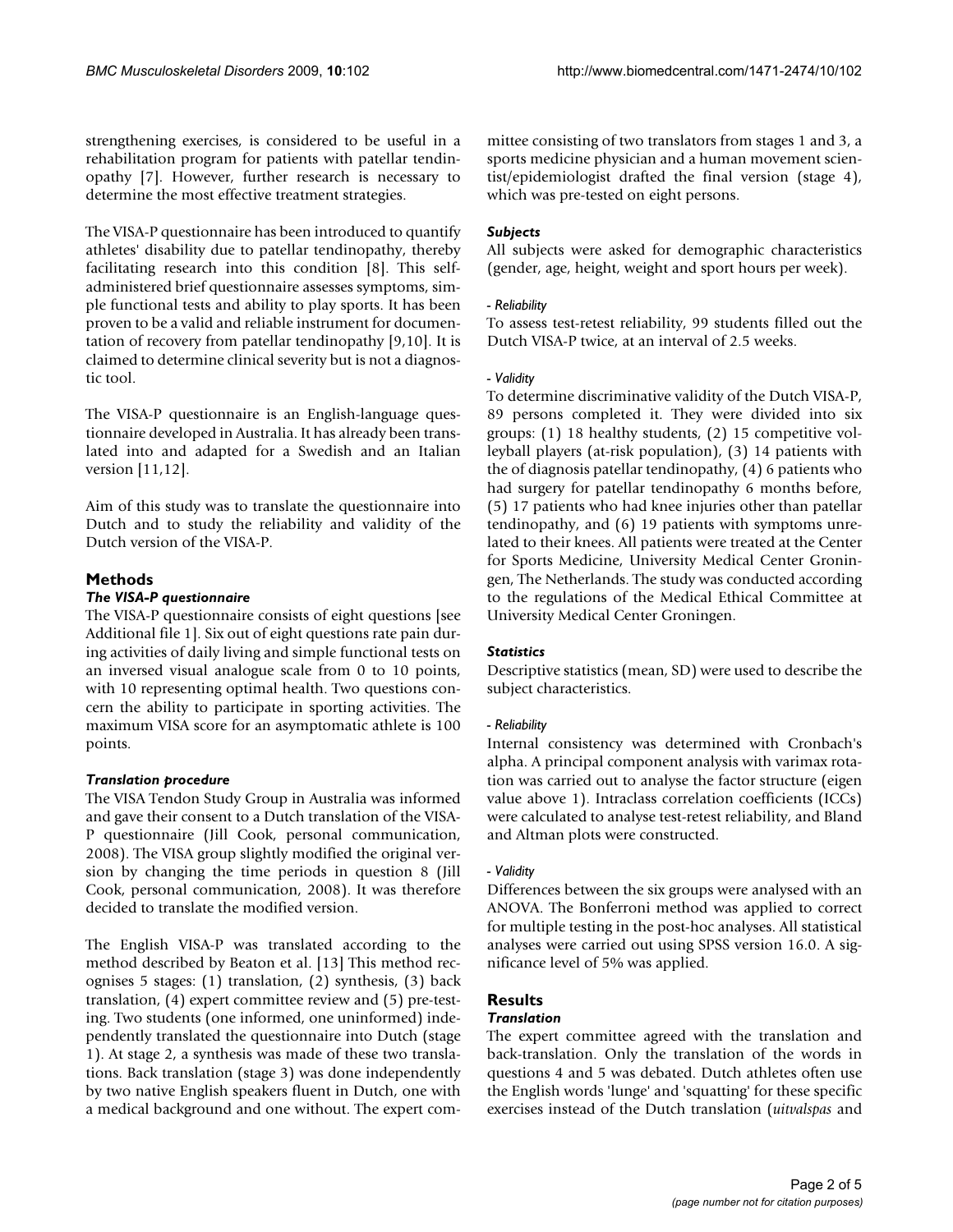*hurkbeweging*). Therefore it was decided to include both the English word and the Dutch translation. Pre-testing did not reveal any difficulties. For the Dutch VISA-P see Additional file [2.](#page-4-13)

#### *Subjects*

## *- Reliability*

Of the 99 students who completed the VISA-P the first time, 71 filled it in the second time. The mean VISA-P score of the 28 drop-outs did not differ significantly from that of the first assessment of the 71 students. Of these 71 students, 53 (75%) were female. Mean age was 19.2 ( $\pm$ 0.9) years, mean height 1.75 ( $\pm$  0.07) m, mean weight 67.4 ( $\pm$  10.0) kg, and mean hours of sports activities per week 5.36 ( $\pm$  4.1). The mean VISA-P score ( $\pm$  SD) was 89.5  $(\pm 14.3)$  and 90.3  $(\pm 14.2)$  at the first and second assessments, respectively. The ICC between the first and second assessments was  $0.74$  (P < 0.001). When looking at the individual questions, five out of eight questions had an  $ICC > 0.60$  (range  $0.45-0.82$ ). Bland and Altman plot (Figure [1\)](#page-2-0) shows that zero lies within the 95% CI of the mean difference, indicating that no bias had occurred.

The Cronbach's alpha was 0.73 for the first and 0.71 for the second assessment. The principal component factor analysis yielded a two-factor structure, explaining 64.5% of the total variance. The question about sitting pain-free had the lowest factor score (0.53). Forcing a three-factor structure, explaining 74.6% of total variance, resulted in one component with five questions (pain during activities), a second component with two questions (physical activity participation), and a third component with only one question (pain during sitting). The lowest factor score was 0.68 (see Table [1\)](#page-2-1).

<span id="page-2-0"></span>

**Figure 1 Bland & Altman plot**.

<span id="page-2-1"></span>**Table 1: Principal component analysis with varimax rotation, forced three-factor structure.**

|                | Component |                         |         |  |  |
|----------------|-----------|-------------------------|---------|--|--|
|                | I         | $\overline{\mathbf{c}}$ | 3       |  |  |
| QI             | 0.21      | 0.05                    | 0.94    |  |  |
| Q <sub>2</sub> | 0.89      | 0.11                    | 0.15    |  |  |
| Q3             | 0.80      | $-0.24$                 | 0.10    |  |  |
| Q4             | 0.75      | 0.42                    | 0.14    |  |  |
| Q <sub>5</sub> | 0.69      | 0.48                    | 0.17    |  |  |
| Q <sub>6</sub> | 0.71      | 0.37                    | 0.33    |  |  |
| Q7             | 0.01      | 0.78                    | $-0.09$ |  |  |
| Q8             | 0.24      | 0.68                    | 0.35    |  |  |

#### *- Validity*

Mean VISA-P scores  $(\pm SD)$  and characteristics of the participants in the six different groups are displayed in Table [2](#page-3-0). ANOVA revealed a significant difference between the six groups ( $F = 10.7$ ,  $p < 0.001$ ). When looking at the eight questions separately, on questions 1 and 3 no significant difference was seen ( $p = 0.20$  and 0.16, respectively). Posthoc analyses (Bonferroni correction) revealed that the mean VISA-P score of the group with patellar tendinopathy differed significantly from that of the healthy students group and the elite volleyball players (at-risk group), but not from the other three groups.

## **Discussion**

## *Translation*

We feel confident that the translated Dutch VISA-P questionnaire is linguistically equivalent to the original version, since our study shows that the VISA-scores of both healthy subjects (95) and athletes with patellar tendinopathy visiting a sports medicine clinic (58) are comparable with the results of Visentini (95 and 55 respectively) [[8](#page-4-6)]. Also, the expert translation committee judged the original and translated versions to be congruent.

#### *- Reliability*

Over a time interval of 2.5 weeks, the Dutch version of the VISA-P score showed satisfactory test-retest reliability  $(ICC = 0.74)$ . This is slightly lower than in previous studies [[8](#page-4-6),[11,](#page-4-9)[12\]](#page-4-10), which had much shorter test-retest intervals, ranging from 1 hour to 1 week. We decided to take a longer time interval in order to prevent participants from copying the VISA-P from memory. A time interval of two weeks or more is commonly used in reliability studies. We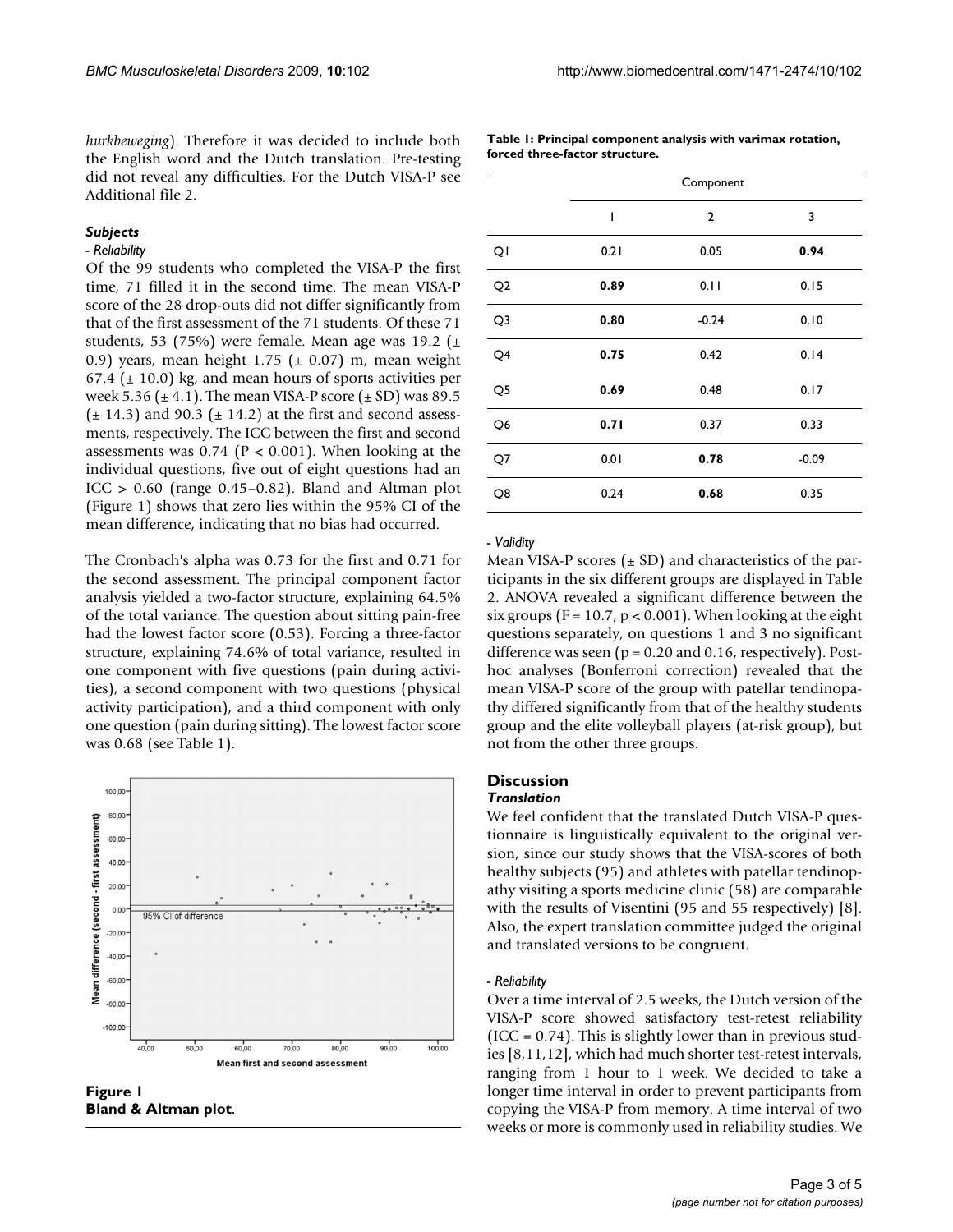|                              | <b>Healthy</b><br>students | At-risk<br>population | Injury other<br>than knee | <b>Knee injury</b> | <b>Patellar</b><br>tendinopathy | Surgery for<br>patellar<br>tendinopathy | Total       |
|------------------------------|----------------------------|-----------------------|---------------------------|--------------------|---------------------------------|-----------------------------------------|-------------|
| N                            | 18                         | 15                    | 19                        | 17                 | 4                               | 6                                       | 89          |
| <b>VISA-P</b>                | 95.3 (8.8)                 | 88.6 (11.1)           | 76.6 (24.3)               | 61.9(24.1)         | 58.2 (18.9)                     | 56.0 (20.9)                             | 75.3 (23.6) |
| Male $(\%)$                  | 7(38.9)                    | 8(53.3)               | 4(21.1)                   | 11(64.7)           | 11(78.6)                        | 5(83.3)                                 | 46 $(51.7)$ |
| Age (yrs)                    | 20.0(1.5)                  | 25.2(4.7)             | 19.2(1.2)                 | 24.7(4.5)          | 25.1(3.7)                       | 32.5(2.9)                               | 23.0(4.7)   |
| Height (m)                   | 1.76(0.08)                 | 1.87(0.08)            | 1.77 (0.07)               | 1.84(0.09)         | 1.85 (0.09)                     | 1.81(0.08)                              | 1.81(0.09)  |
| Weight (kg)                  | 69.9(9.5)                  | 82.0 (12.6)           | 69.2(12.3)                | 82.1(12.1)         | 80.5(12.4)                      | 93.3(1.5)                               | 77.0(13.1)  |
| <b>Sport</b><br>(hours/week) | 5.1(3.3)                   | 8.0(2.9)              | 5.6(4.4)                  | 3.8(3.1)           | 4.5(3.1)                        | 1.0(1.7)                                | 5.2(3.7)    |

<span id="page-3-0"></span>**Table 2: VISA-P scores and demographic characteristics (means (SD)) of the participants of the validity study.**

are aware that a limitation of this study is that the testretest reliability was investigated in asymptomatic students. One could argue that testing reliability in athletes with patellar tendinopathy would have been more appropriate. However, in the reliability study of Frohm the majority of participants (66%) who were asked to fill out the VISA-P questionnaire were asymptomatic too [\[11\]](#page-4-9). No differences with regard to reliability were described between symptomatic and asymptomatic participants, therefore we believe that the reliability of the Dutch VISA-P questionnaire found in this study also applies to athletes with patellar tendinopathy.

## *- Validity*

The mean VISA-P score varied significantly between the groups of healthy and injured subjects. As mentioned before, the VISA-P scores in this study were comparable with those from the original study of Visentini [[8](#page-4-6)]. Healthy volunteers had VISA-P scores of 95 in both studies, and athletes with patellar tendinopathy also had comparable scores of 55 and 58. The VISA-P score of volleyball players (population at risk) in this study was within the same range as the score of the basketball players in the original publication, 89 and 92 respectively. Patients with other knee injuries (62) and even subjects with other injuries not related to the knee (77) also had low scores compared to healthy subjects. This indicates that the VISA-P is indeed not suitable for diagnostic use.

The VISA-P was developed to monitor – by intra-individual comparisons – the effectiveness of treatment and rehabilitation programmes in athletes with patellar tendinopathy as well as for research purposes to facilitate group comparisons. Although this study was not designed to investigate the sensitivity of the VISA-P score for change, there seems to be sufficient range between healthy subjects and athletes with patellar tendinopathy to detect differences. On a maximum of 100 points, healthy subjects scored 95 points compared to 58 in athletes with patellar tendinopathy.

Translation of the VISA-P questionnaire into the Dutch language now makes it possible to compare results from international studies with the Dutch situation. For example, in this study subjects who underwent surgery because of their patellar tendinopathy scored 'only' 56 points. In our department athletes only proceed to surgery if conservative treatment has failed and they still have pain during daily activities, experience painful functional tests and are unable to participate in sports at the desired level (VISA-P score approximately  $<$  40). This is in line with previous findings by Bahr, who found a mean VISA-P score of 58 in patients who had a patellar tenotomy for six months (and a pre-surgical score of 31) [\[14\]](#page-4-14).

Our results show that the Dutch version of the VISA-P score conveys the same information as that gathered by other international versions of this questionnaire. This validated and reliable questionnaire will not only facilitate patellar tendinopathy research in the Netherlands, it also allows international comparison.

## **Conclusion**

The results of the present study indicate that the translated Dutch version of the VISA-P questionnaire is equivalent to its original version, has satisfactory test-retest reliability, and is a valid score to evaluate symptoms, functional tests and ability to play sports of Dutch athletes with patellar tendinopathy.